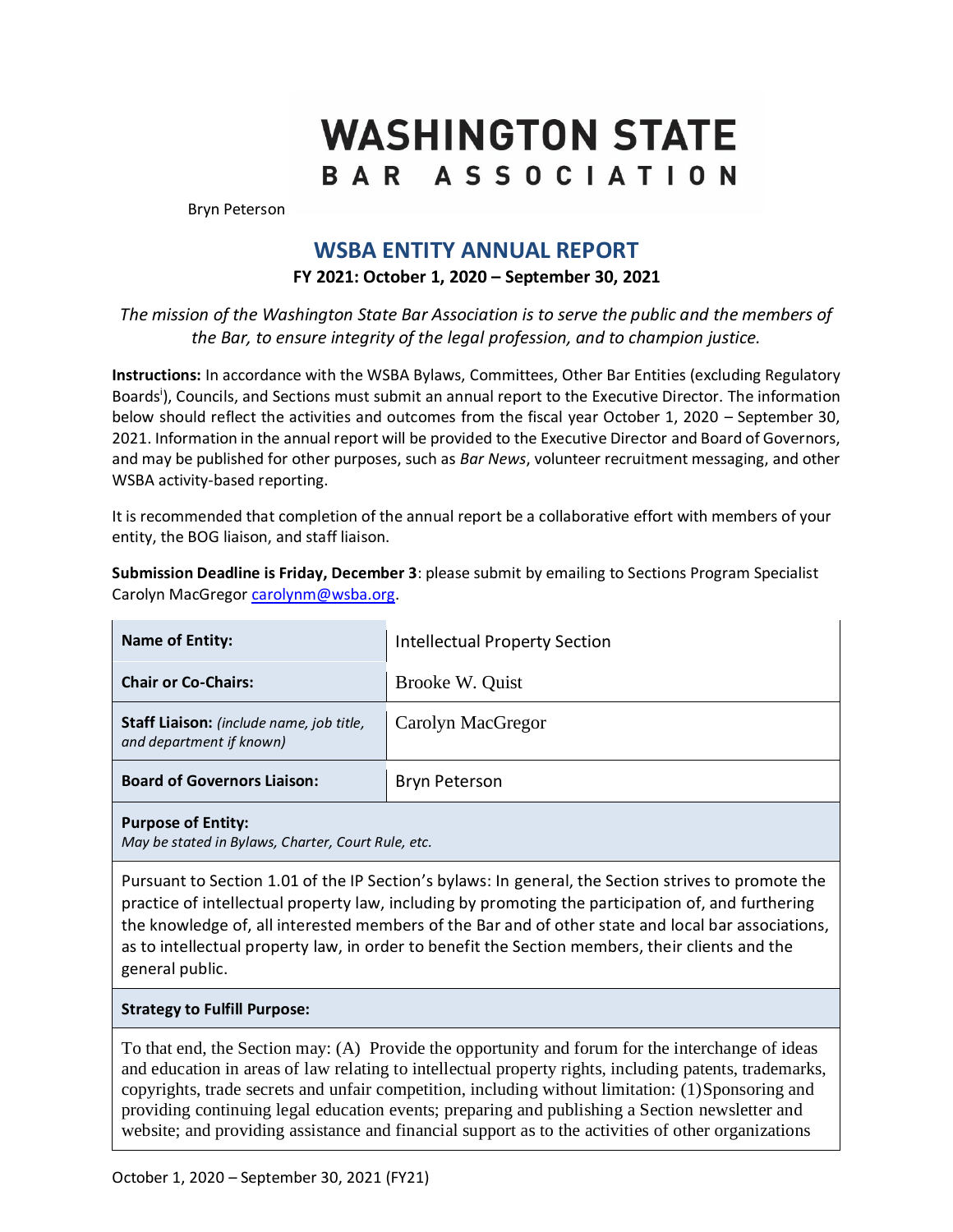that promote the purposes, goals, or activities of the Section; (2) Promoting the understanding of intellectual property laws through outreach activities to new Section members and law students, including by providing financial support to law students attending law schools in Washington State; (3) Promoting Section members through intellectual property-related networking, referrals, speakers' panels and press contacts; (B) Promote cooperation between sections within the Bar and between the Bar and other groups having common interests in the proper development and administration of the law relating to intellectual property rights; (C) Review, comment on, and make recommendations related to pending legislation and propose statutory enactments to improve and to facilitate the administration of justice within the Section's area of interest; (D) Promote the development of industry and the useful arts by encouraging the establishment, maintenance, respect for and utilization of intellectual property rights that fairly balance the limited monopoly enjoyed by the owner of intellectual property rights with the benefit to society derived from the creation of useful subject matter protectable by those rights; (E) Assist in familiarizing other members of the Bar with intellectual property law; and (F) Undertake such other service as may be of benefit to the Section members, the profession and the general public.

#### **How does the entity's purpose help further the mission of the WSBA "to serve the public and the members of the Bar, to ensure integrity of the legal profession, and to champion justice"?**

The WSBA IP Section encourages ethics, civility, professionalism, and competence in its membership and provides CLEs with ethics presentations to promote the same.

## **2020-2021 Entity Accomplishments:**

1) Put on the WSBA IP Section's 26th Annual IP Institute CLE, included nationally recognized IP practitioners, specifically the acting Director of the U.S. Patent and Trademark Office, Drew Hirshfeld, and two Federal Judges, Chief Judge Stark of the District of Delaware and Justice Donato of the Northern District of California; 2) Put on an IP Timely Topics CLE (involving regionally prominent practitioners); 3) Put on an IP Licensing CLE (involving regionally prominent practitioners); 4) Put on a Mini-CLE in Eastern Washington on IP issues; 5) Provided grant to WLA for expansion of intellectual property in the arts; 6) Provided scholarships to law students at the University of Washington, Seattle University, and Gonzaga University, based on demonstrated interest in Intellectual Property law, as assessed by their respective law schools

#### **Looking Ahead: 2021-2022 Top Goals & Priorities:**

| 1                       | Provide high quality but affordable CLEs to attorneys interested in IP-focused issues.                            |
|-------------------------|-------------------------------------------------------------------------------------------------------------------|
| $\overline{2}$          | Continue to grow Section membership.                                                                              |
| $\overline{\mathbf{3}}$ | Provide outreach to law students and new lawyers with respect to education and IP Section<br>activities/benefits. |
| $\overline{\mathbf{4}}$ | Provide scholarships to law students who show a demonstrated interest in IP law.                                  |
| 5                       | Provide networking opportunities for Section members, including new annual dinner and<br>networking event.        |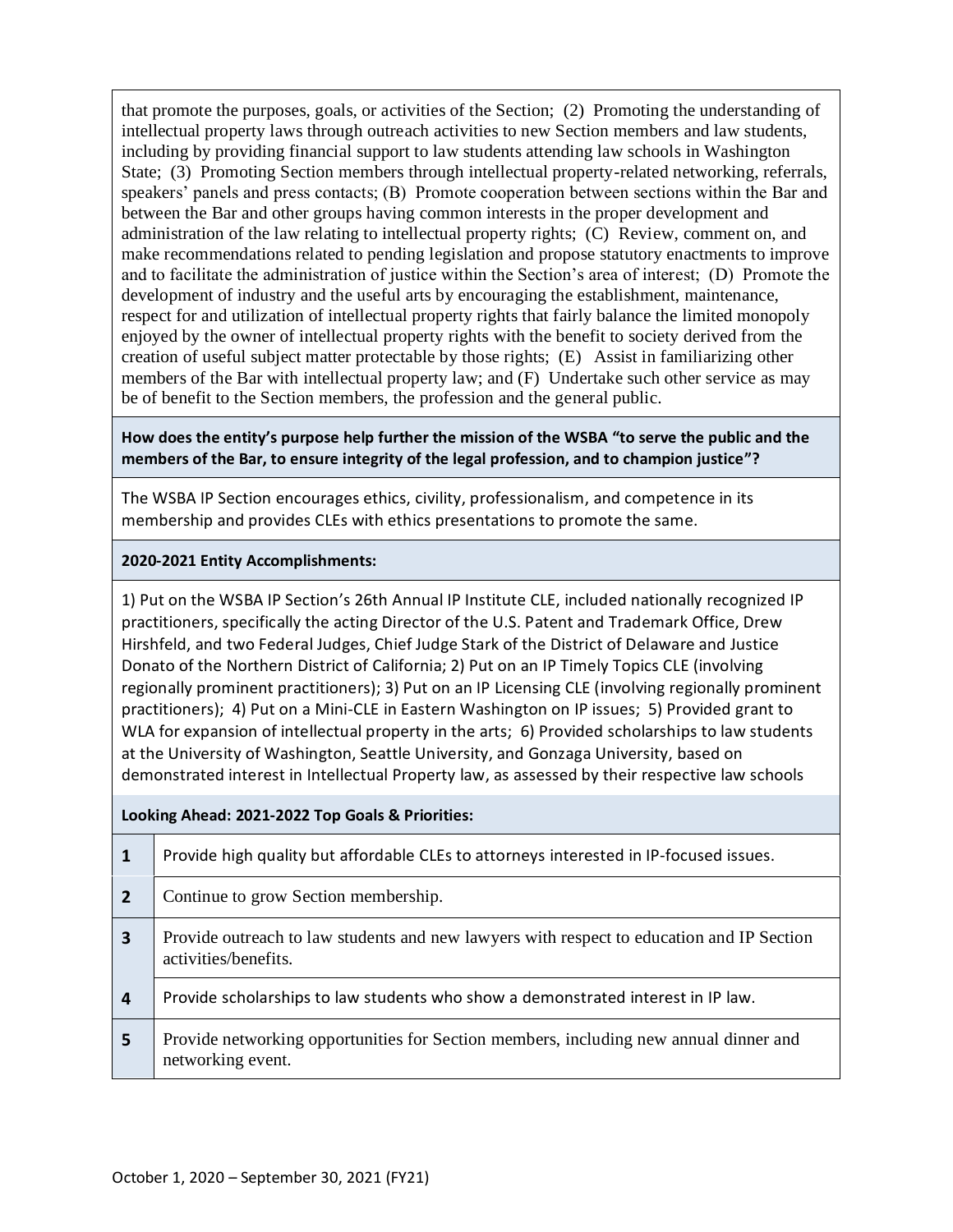#### **Please report how this entity is addressing diversity, equity, and inclusion:**

*How have you elicited input from a variety of perspectives in your decision-making? What have you done to promote a culture of inclusion within the board or committee? What has your committee/board done to promote equitable conditions for members from historically underrepresented backgrounds to enter, stay, thrive, and eventually lead the profession? Other?*

The WSBA Section strives to nominate a slate of potential board member candidates from all backgrounds, ethnicities, geographies, and business structures to promote diversity and inclusion. The Section also strives to host CLEs with speakers from all backgrounds, ethnicities, and business structures. The WSBA IP Section does not discriminate in its membership. People of all backgrounds, geographic locations, and business structures (e.g., in-house, solo, general practice, boutique law firms, non IP law-practicing attorneys, and law students) are treated equitably and afforded the same opportunities to participate in all section activities.

#### **Please describe the relationship with WSBA staff and the Board of Governors.**

*For example:* 

- *Quality of WSBA staff support/services*
- *Involvement with Board of Governors, including assigned BOG liaison*
- *Ideas you have on ways WSBA can continue to strengthen/support your entity.*

The WSBA Section has a great relationship with the WSBA staff and the Board of Governors. The WSBA Section appreciates the support that it receives from the WSBA staff and the Board of Governors.

| <b>SECTIONS ONLY: Please quantify your</b><br>section's 2020-2021 member benefits: | 0            | Newsletters/publications<br>produced                                                     |  |  |
|------------------------------------------------------------------------------------|--------------|------------------------------------------------------------------------------------------|--|--|
| For example:                                                                       | $\mathbf{1}$ | Mini-CLEs produced                                                                       |  |  |
| \$3000 Scholarships, donations, grants<br>awarded;<br>4 mini-CLEs produced         | 3            | Co-sponsored half-day, full-day<br>and/or multi-day CLE seminars<br>with WSBA            |  |  |
|                                                                                    | 0            | Co-sponsored half-day, full-day<br>and/or multi-day CLE seminars<br>with non-WSBA entity |  |  |
|                                                                                    | $\Omega$     | Receptions/forums hosted or<br>co-hosted                                                 |  |  |
|                                                                                    | $\Omega$     | Recognitions/Awards given                                                                |  |  |
|                                                                                    | 0            | New Lawyer Outreach<br>events/benefits                                                   |  |  |
|                                                                                    | \$8,500      | Other (please describe):<br>Scholarships, donations,<br>grants awarded                   |  |  |
| <b>Entity Detail &amp; Demographics Report:</b><br>To Be Completed by WSBA Staff   |              |                                                                                          |  |  |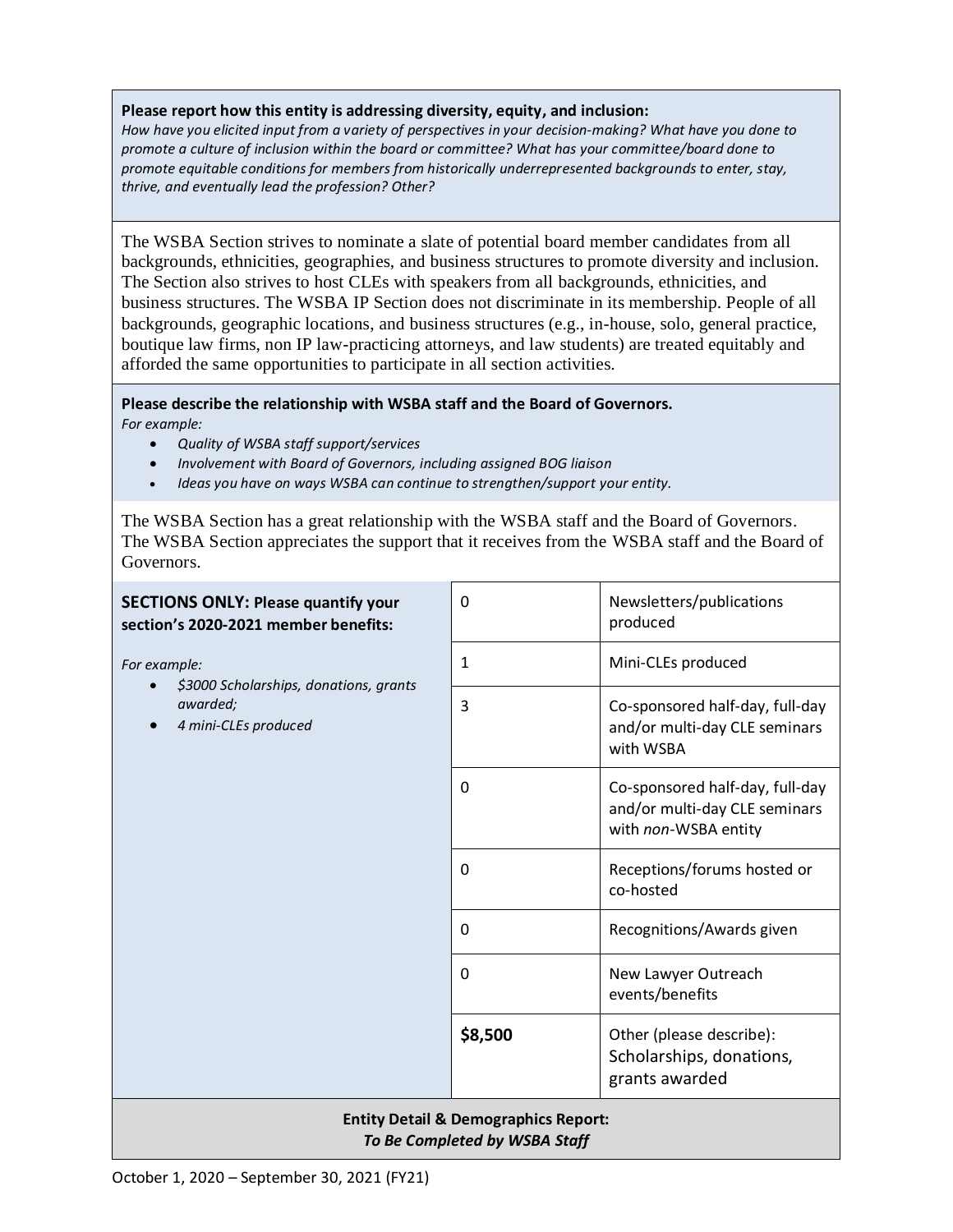| <b>Size of Entity:</b>                                                                                                                                                                                                                                                                                                                                                    |                                                          |                            | Click or tap here to enter text.               |                         |  |  |
|---------------------------------------------------------------------------------------------------------------------------------------------------------------------------------------------------------------------------------------------------------------------------------------------------------------------------------------------------------------------------|----------------------------------------------------------|----------------------------|------------------------------------------------|-------------------------|--|--|
| <b>Membership Size:</b><br>(for Sections Only)<br>(As of September 30, 2021)                                                                                                                                                                                                                                                                                              |                                                          |                            | Click or tap here to enter text.               |                         |  |  |
| <b>Number of Applicants for FY22</b><br>(October 1, 2021 - September 30, 2022)                                                                                                                                                                                                                                                                                            |                                                          |                            | Click or tap here to enter text.               |                         |  |  |
| How many current volunteer<br>position vacancies for this entity?                                                                                                                                                                                                                                                                                                         |                                                          |                            | Click or tap here to enter text.               |                         |  |  |
| FY21 Revenue (\$):<br><b>For Sections Only:</b><br>As of September 30, 2021                                                                                                                                                                                                                                                                                               |                                                          |                            | Click or tap here to enter text.               |                         |  |  |
| <b>Direct Expenses:</b><br>As of September 30, 2021. For Sections,<br>this does not include the Per-Member-<br>Charge.                                                                                                                                                                                                                                                    |                                                          |                            | Click or tap here to enter text.               |                         |  |  |
| <b>Indirect Expenses:</b>                                                                                                                                                                                                                                                                                                                                                 |                                                          |                            | Click or tap here to enter text.               |                         |  |  |
| <b>FY21 Demographics:</b><br>The WSBA promotes diversity, equality, and cultural competence in the courts, legal profession, and the bar,<br>and is committed to ensuring that its committees, boards, and panels reflect the diversity of its membership.<br>Aside from the factors marked (*), demographic information was provided voluntarily and individuals had the |                                                          |                            |                                                |                         |  |  |
| option to not respond to any or all of the factors below.                                                                                                                                                                                                                                                                                                                 |                                                          |                            |                                                |                         |  |  |
| Disability:                                                                                                                                                                                                                                                                                                                                                               | Yes:                                                     | No:                        | No Response:                                   |                         |  |  |
| <b>Ethnicity:</b>                                                                                                                                                                                                                                                                                                                                                         | American<br>Indian/Native<br>American/Alaskan<br>Native: | Asian:                     | Black/African-<br>American/African<br>Descent: | Hispanic/Latinx:        |  |  |
|                                                                                                                                                                                                                                                                                                                                                                           | Middle-Eastern<br>Descent:                               | Multi-<br>Racial/Biracial: | Pacific<br>Islander/Native<br>Hawaiian:        | White/European Descent: |  |  |
|                                                                                                                                                                                                                                                                                                                                                                           | Not Listed:                                              | No response:               |                                                |                         |  |  |
| Gender:                                                                                                                                                                                                                                                                                                                                                                   | Female:                                                  | Male:                      | Non-Binary:                                    | Transgender:            |  |  |
|                                                                                                                                                                                                                                                                                                                                                                           | Two-spirit:                                              | Not Listed:                | No Response:                                   |                         |  |  |
| Geographic*:                                                                                                                                                                                                                                                                                                                                                              | District 1:                                              | District 2:                | District 3:                                    | District 4:             |  |  |
|                                                                                                                                                                                                                                                                                                                                                                           | District 5:                                              | District 6:                | District 7S:                                   | District 7N:            |  |  |
|                                                                                                                                                                                                                                                                                                                                                                           | District 8:                                              | District 9:                | District 10:                                   | Other:                  |  |  |